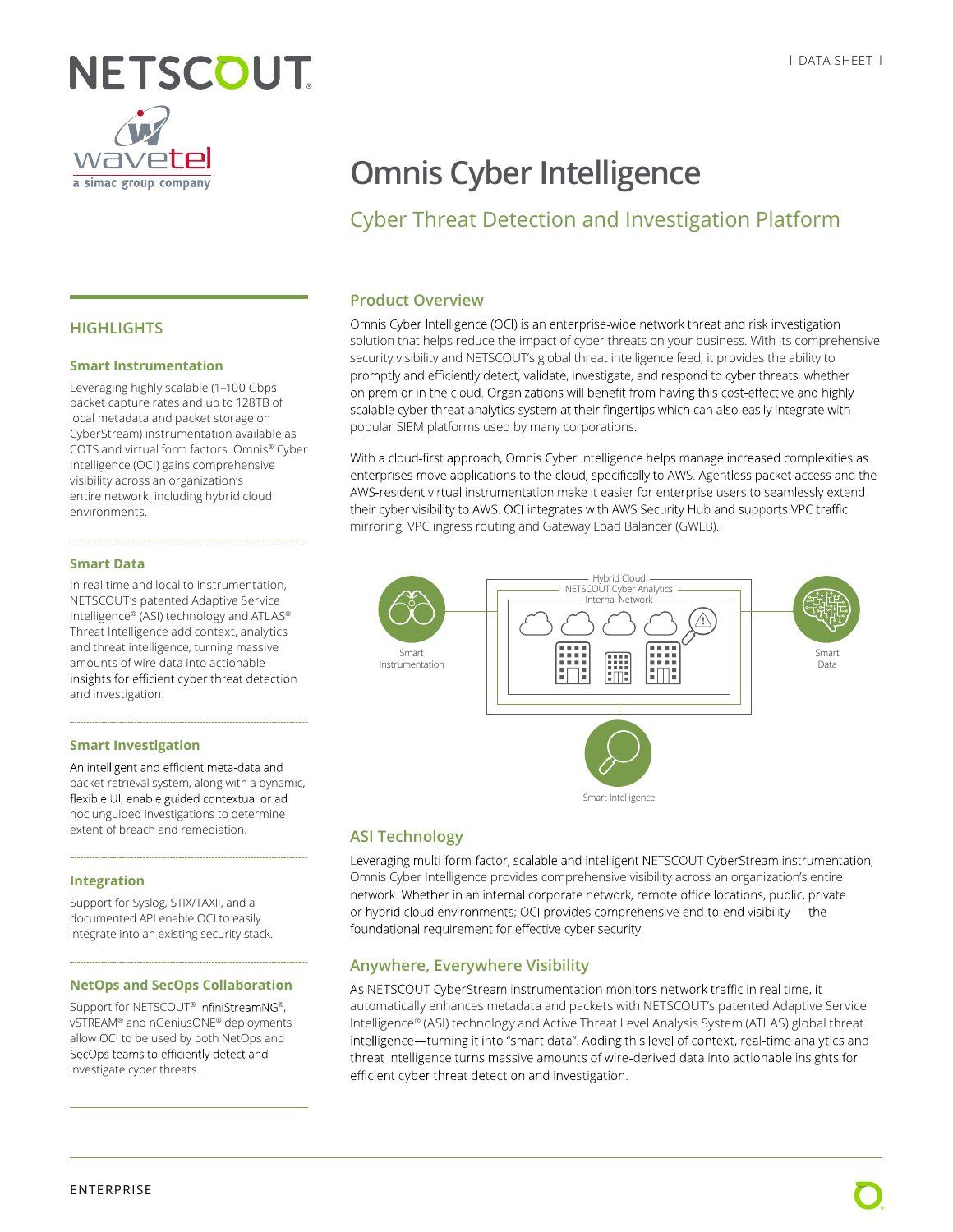

#### Figure 1: Omnis Cyber Intelligence deployment.

Armed with the comprehensive visibility and smart data from CyberStream instrumentation, security teams can seamlessly utilize existing security tools (i.e. SIEM systems) to conduct powerful, guided or unguided investigations using OCI's advanced indexing and retrieval technology combined with an intuitive, dynamic and<br>flexible user interface.<br>The benefits of Omnis Cyber Intelligence include:<br>• Comprehensive network visibility, including in hybrid-cloud

- environments the foundational requirement for effective cyber security.
- Efficient cyber threat contextual investigation improves cyber security team productivity

#### Security Starts With Comprehensive Visibility From CyberStream Smart Instrumentation

A foundational requirement for cyber security is comprehensive visibility. As modern-day networks include microservice, containerized applications in highly distributed and hybridcloud-based environments, gaining proper visibility has become increasingly difficult. Omnis Cyber Intelligence leverages highly scalable, multi-form-factor CyberStream instrumentation to gain comprehensive visibility across an organization's entire network, including hybrid-cloud environments.

Highlights of CyberStream instrumentation:

- Multiple form factors including COTS and virtual.
- NETSCOUT CyberStream is ideal for monitoring service-critical traffic running within virtualized or cloud infrastructures where it provides<br>• visibility into a single VM or VM-to-VM communications.<br>• Full packet-capture rates of 1, 10, 40, and 100 Gbps; 6TB to
- 128TB of metadata and packets are stored on CyberStream instrumentation-meaning it is not forwarded to an external cloud, saving on egress costs and meeting compliance requirements.
- Built-in deduplication and compression mechanisms streamline data accumulation for more efficient processing and judicious storage of packets.
- Optionally, data can be exported to internal data lakes for long-term historical analysis.
- For existing NETSCOUT customers, OCI can also leverage InfiniStreamNG and vSTREAM simply by enabling a Omnis Cyber Adaptor software license.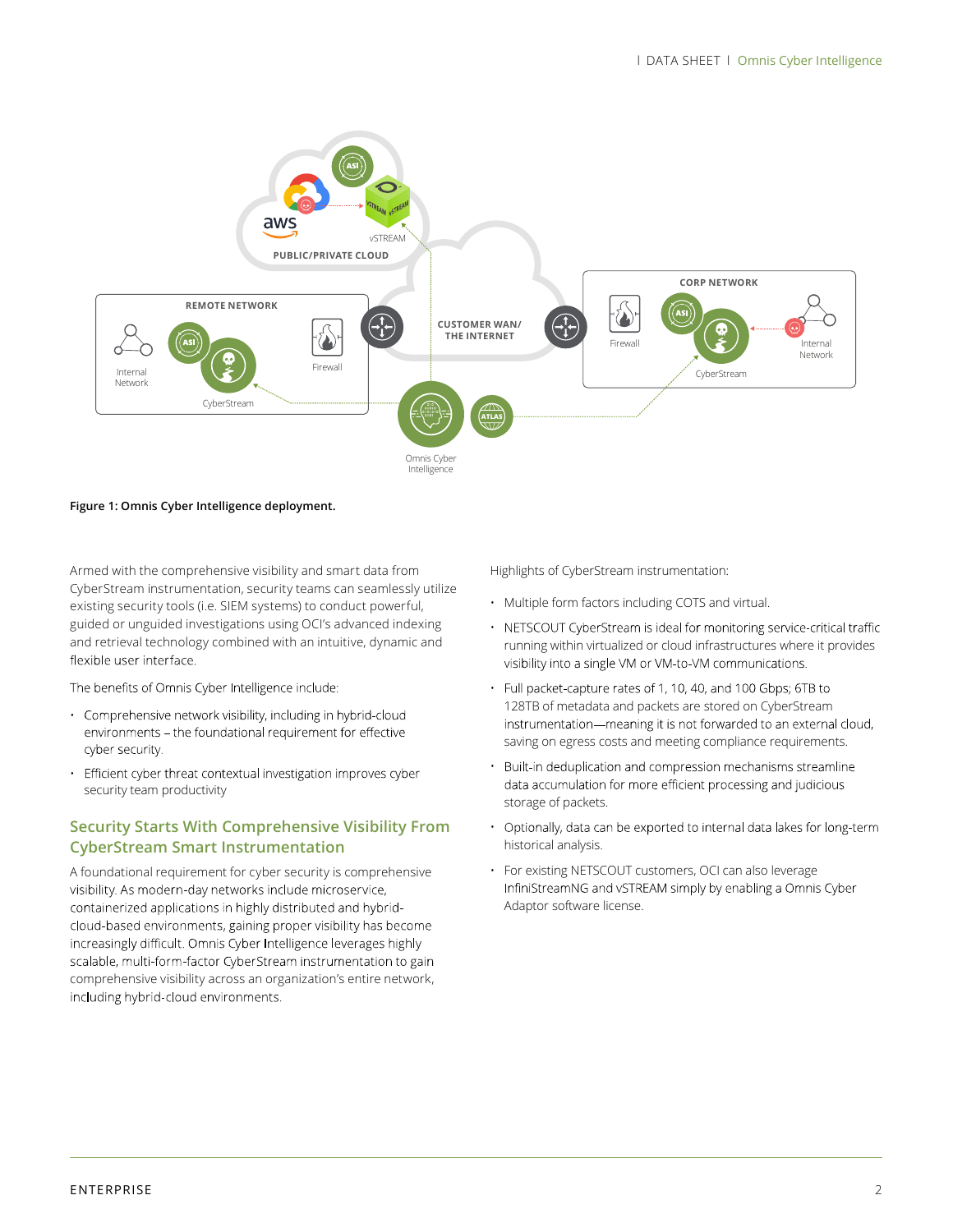### Turning Comprehensive Visibility Into Smart Data

Gaining comprehensive visibility is only the beginning. Adding contextual, real-time analytics and threat intelligence turns massive amounts of wire data into actionable insights for efficient cyber threat detection and investigation.

As CyberStream instrumentation monitors network traffic, it automatically enhances wire-based metadata and packets with NETSCOUT's patented Adaptive Service Intelligence (ASI) technology turning it into "smart data".

#### ASI Smart Data

- Provides contextual views into network, service and application performance for both control and user planes.
- Exposes key traffic/performance indicators and Layer 4-7 problem indicators for network, applications and servers.
- Derives per-connection metadata such as URLs, Browser-OS-Device, DNS requests, login attempts, SIP User and Signaling, SSL certificate expiry/not-before detection, Credit Card Account, Merchant ID, Trading CompID, Order ID, Symbol and UC MOS and Call Stats.

#### Adding Threat Intelligence to ASI Smart Data

With visibility into 1/3 of the Internet, NETSCOUT Active Threat Level Analysis System (ATLAS) collects, analyzes, prioritizes and disseminates data on emerging threats.

NETSCOUT's ATLAS Security and Engineering Research Team (ASERT) researches malware campaigns and botnets at a global level, providing much-needed context to the overall cyber threat environment.

Highly curated threat intelligence is automatically and at no charge disseminated to Omnis Cyber Intelligence customers via the ATLAS Threat Intelligence Feed (AIF), giving it the ability to detect wire-based threats in real time.

#### Net/SecOps Collaboration Improves Security

NETSCOUT ASI-enhanced smart data is a common source of data that can be shared with Net/IT/Dev and SecOps teams for network service assurance and security use cases-saving costs, improving efficiency, and reducing to the time to investigate and remediate threats and prevent losses.



#### ASI Technology



ASI technology transforms wire traffic into smart data, providing real-time visibility into user experience for the most advanced and adaptable information platform to ensure security, manage risk, and drive service performance.



Figure 2: Main screen of Omnis Cyber Intelligence.





Figure 3: Dashboard exposes risks and other cyber threats.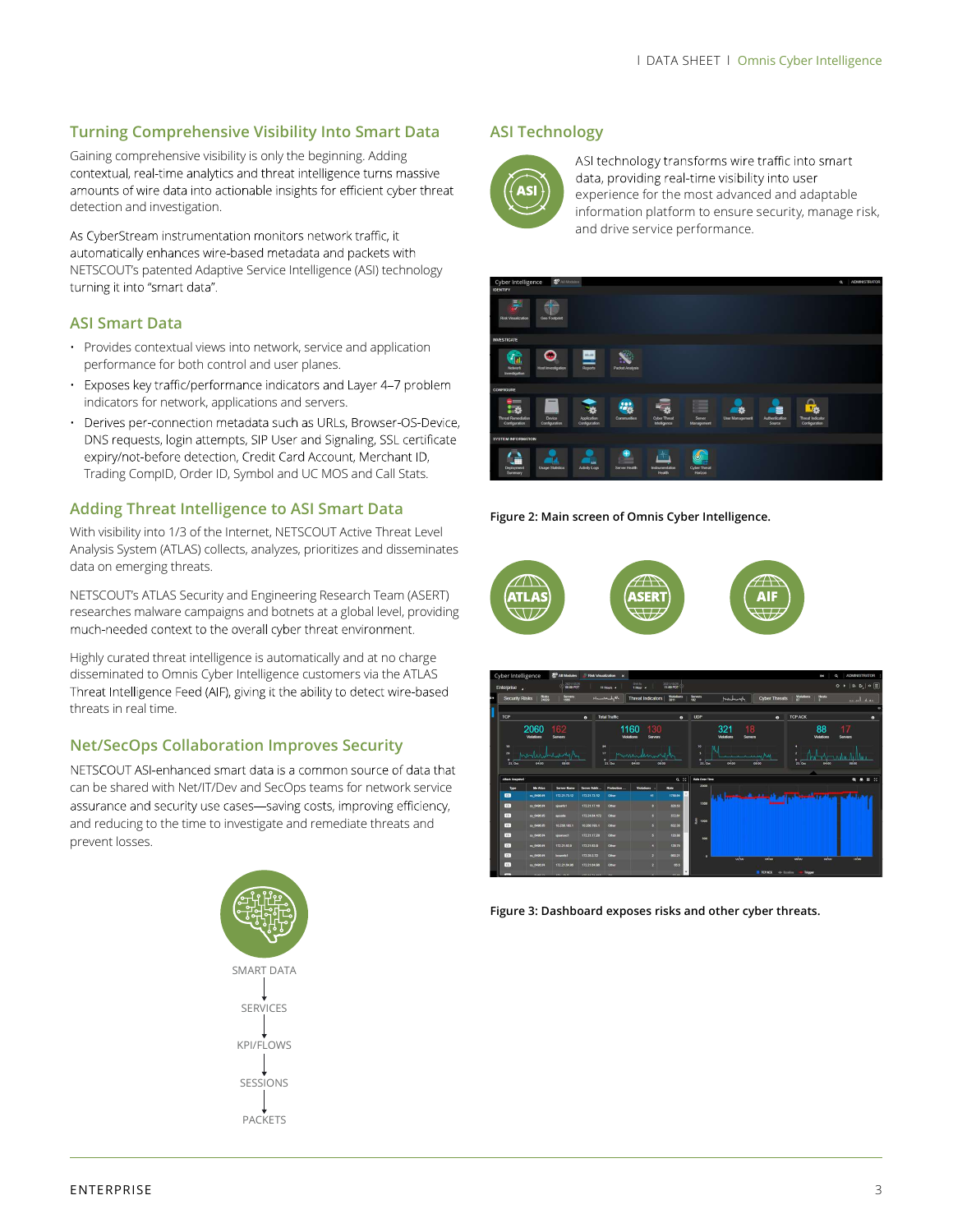#### Smart Investigation Becomes Part of Security Stack

It's becoming increasingly more difficult for cyber security teams to rely solely upon log-based data for cyber threat detection, investigation and remediation. Security teams realize that wire-based metadata and packets contain the ultimate source of truth. Together, Omnis Cyber 25 15 Adapter and Omnis Cyber Intelligence can be used to conduct powerful contextual guided or unguided investigations.

- Using a powerful indexing mechanism and a dynamic UI, OCI can be used by cyber security teams to conduct guided or unguided investigations:
	- Host Investigations provide visibility in critical and questionable<br>host interactions—both internal and external.<br>- Network Investigations provide visibility into server, applications
	- and conversations.
	- All investigations included associated session data and full packets.
- Segregated packet stores for critical and normal data, along with centralized packet indexing, enable fast retrieval and analysis of data.
- Plug and Play launch from major SIEM vendors allow cyber security teams to easily execute guided, contextual investigations from thirdparty alerts to session data and ultimately packets.
- Support for Syslog, STIX/TAXI for third-party loC ingestion and ASIenhanced metadata and packets that can be exported to external data lakes enable OCI to become an integral part of an existing security stack and process.

#### Flexible and Scalable Packaging

The Omnis Cyber Intelligence is capable of scalability via the nGenius Dedicated Global Manager and the Standby Server. These are optional licenses which can be used to expand your OCI deployment for even more scalability or high availability.



Figure 4: Host investigation with OCI.



Figure 5: Session and packet view for threat investigation.



Figure 6: Network investigation with OCI.